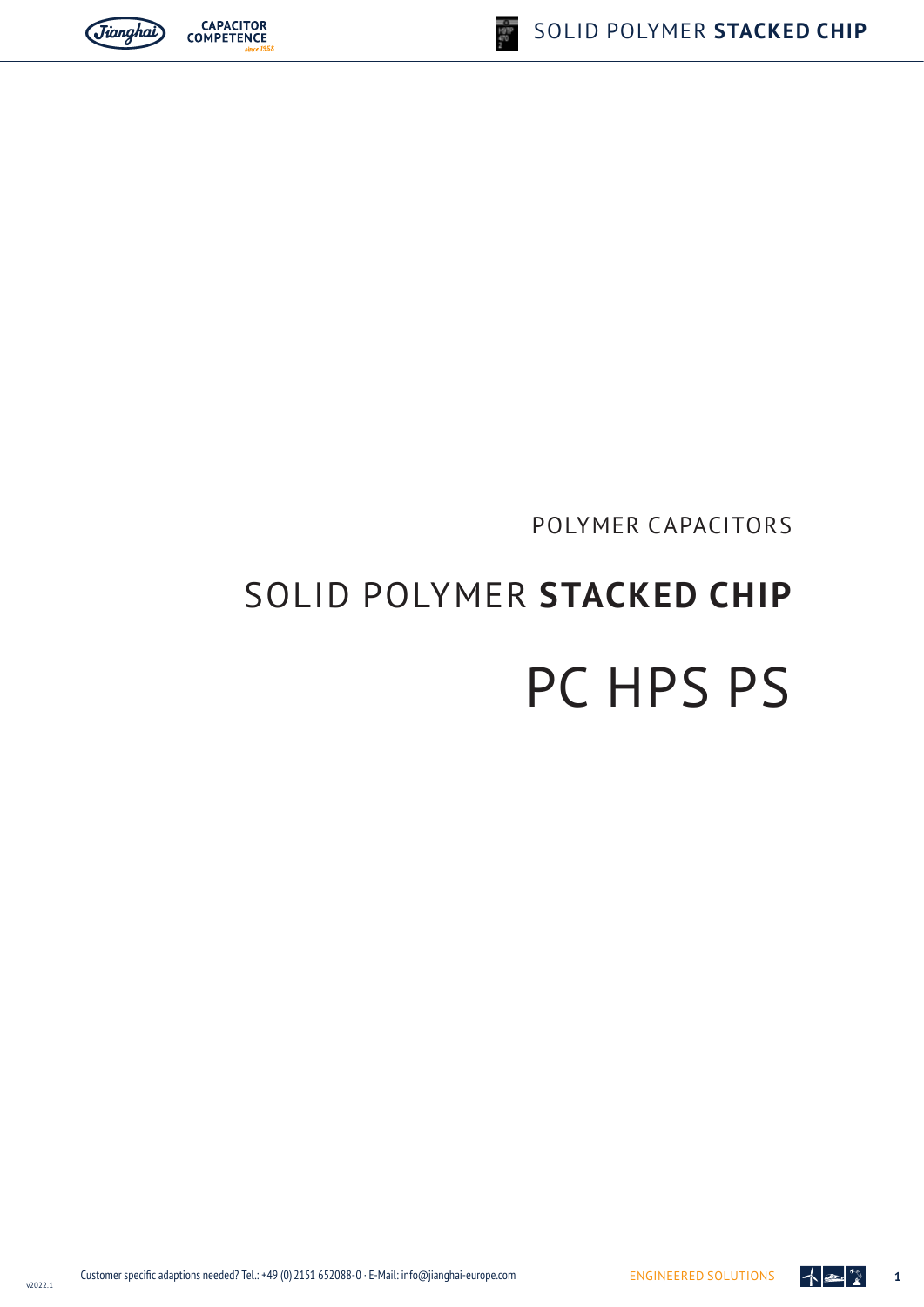





### **ITEM CHARACTERISTICS**

| Operating Temperature Range (°C)    | $-55 - +105$  |  |
|-------------------------------------|---------------|--|
| Voltage Range (V)                   | $2 - 10$      |  |
| Capacitance Range (µF)              | $47 - 330$    |  |
| Capacitance Tolerance (20°C, 120Hz) | ± 20%         |  |
| Surge Voltage (V)                   | $U_R$ * 1,25  |  |
| <b>Dissipation Factor</b>           | $\leq 0.06$   |  |
|                                     |               |  |
| Endurance                           | $L_e = 2000h$ |  |

**The usage at lower temperatures than indicated may be possible. Please contact the Jianghai Europe sales office for approval.**

| <b>ITEM</b>               | <b>ENDURANCE LIFE L<sub><math>e</math></sub> = 2 000h</b>                                      |
|---------------------------|------------------------------------------------------------------------------------------------|
| Leakage Current           | $U_R$ <8V: Not more than 300% of specific value<br>$U_R \ge 8V$ : Not more than specific value |
| Capacitance Change        | Within $\pm$ 20% of initial value                                                              |
| <b>Dissipation Factor</b> | Not more than 200% of specified value                                                          |
| Condition                 | $U_R$ applied at 105 $°C$                                                                      |

## **DIMENSIONS**



|               | $+0,3/-0,1$ | W<br>$+0,3/-0,1$ | н<br>$+0,3/-0,1$ | P<br>$+/-0,3$ | W<br>$+/-0,1$ |
|---------------|-------------|------------------|------------------|---------------|---------------|
| <b>Type E</b> | 7,3         | 4,3              | 1,1              | 1,3           | 2,4           |
| Type B        | 7,3         | 4,3              | 1,4              | 1,3           | 2,4           |

| TEMPERATURE (T) | T≤45°C | 45°C <t <85°c<="" th=""><th>85°C<t <105°c<="" th=""></t></th></t> | 85°C <t <105°c<="" th=""></t> |
|-----------------|--------|-------------------------------------------------------------------|-------------------------------|
| $2V - 6,3V$     | 1.0    |                                                                   | 0.25                          |
| 10V             | 1.0    | 0,8                                                               | 0.5                           |

## **MULTIPLIER FOR RIPPLE CURRENT INTERNAL STRUCTURE PRINCIPLE (EXAMPLE)**



For detailed information, datasheets and samples please contact Jianghai Europe.

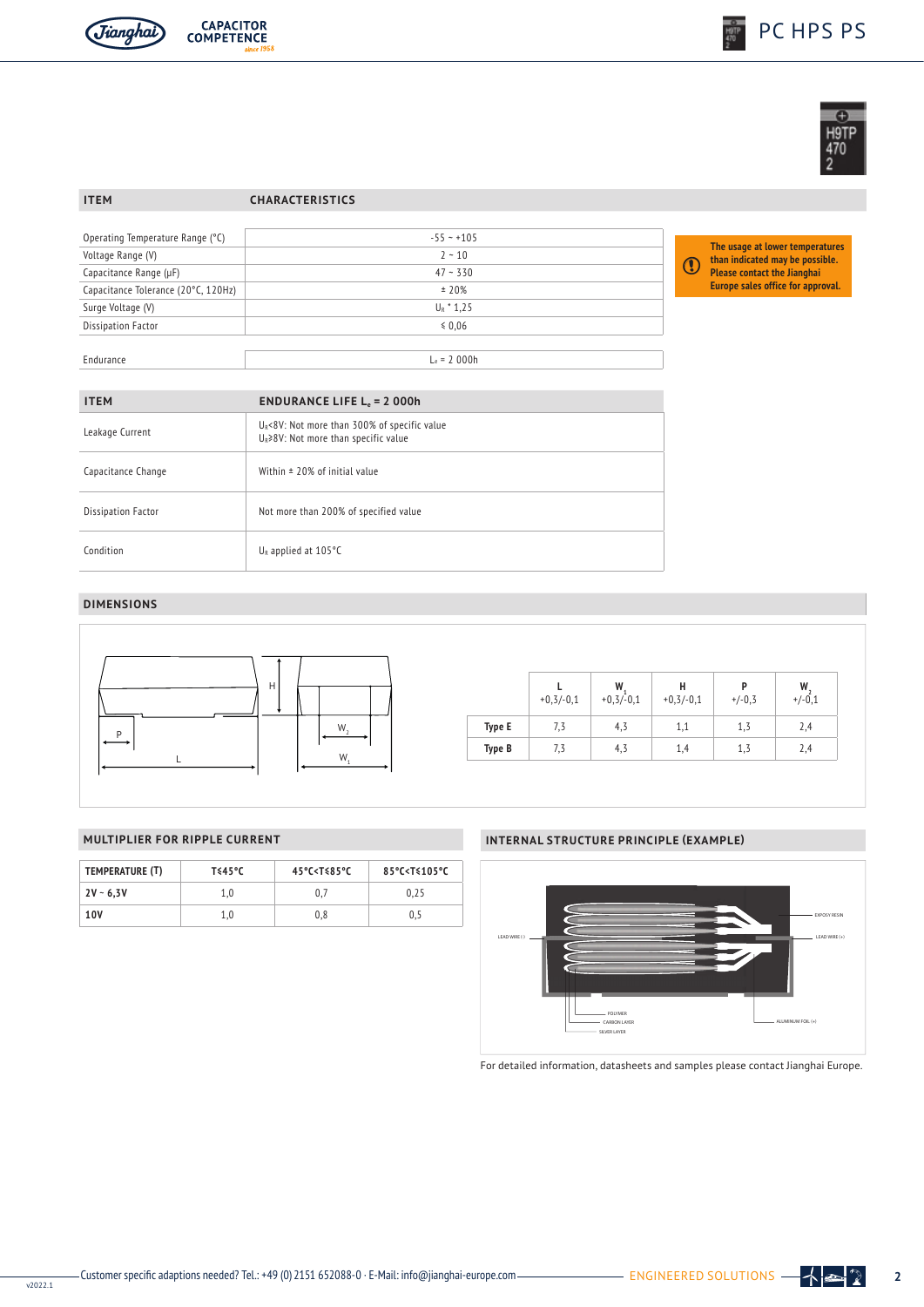

## **RECOMMENDED REFLOW PROFILE (<10V)**



| <b>TEMPERATURE</b>  | <b>TIME</b> |
|---------------------|-------------|
| $255^{\circ}$ C max | 30sec.mx    |
| $230^{\circ}$ C max | 130sec. max |
| $217^{\circ}$ C max | 150sec. max |

## **RECOMMENDED REFLOW SOLDERING PROFILE (≥10V)**



## **PACKAGING OUTER DIMENSIONS (Unit: mm)**



|                                                                          |  |  | $\pm 0.2$ $\pm 0.2$ $\pm 0.1$ $\pm 0.1$ $\pm 0.1$ $\pm 0.1$ $\pm 0.01$ $\pm 0.25$ $\pm 0.05$ $\pm 0.05$ $\pm 0.1$ $\pm 0.005$ $\pm 0.1$ |  |  |  |
|--------------------------------------------------------------------------|--|--|-----------------------------------------------------------------------------------------------------------------------------------------|--|--|--|
| 12,0   8,0   4,6   7,6   2,16   1,5   1,5   1,75   5,5   4,0 0,229   2,0 |  |  |                                                                                                                                         |  |  |  |

## **DISC STRUCTURE AND DIMENSIONS (Unit: mm)**



| A±MAX | $B = 0,18$<br>$C = 0,2$ |      | $D=0,1$ | $N = 1,0$ | $W2 = 1,0$ | $W3 = 1,5$ |  |
|-------|-------------------------|------|---------|-----------|------------|------------|--|
| 330   | 2,0                     | 13,0 | 11,9    | 100       | 17,5       | 13,5       |  |

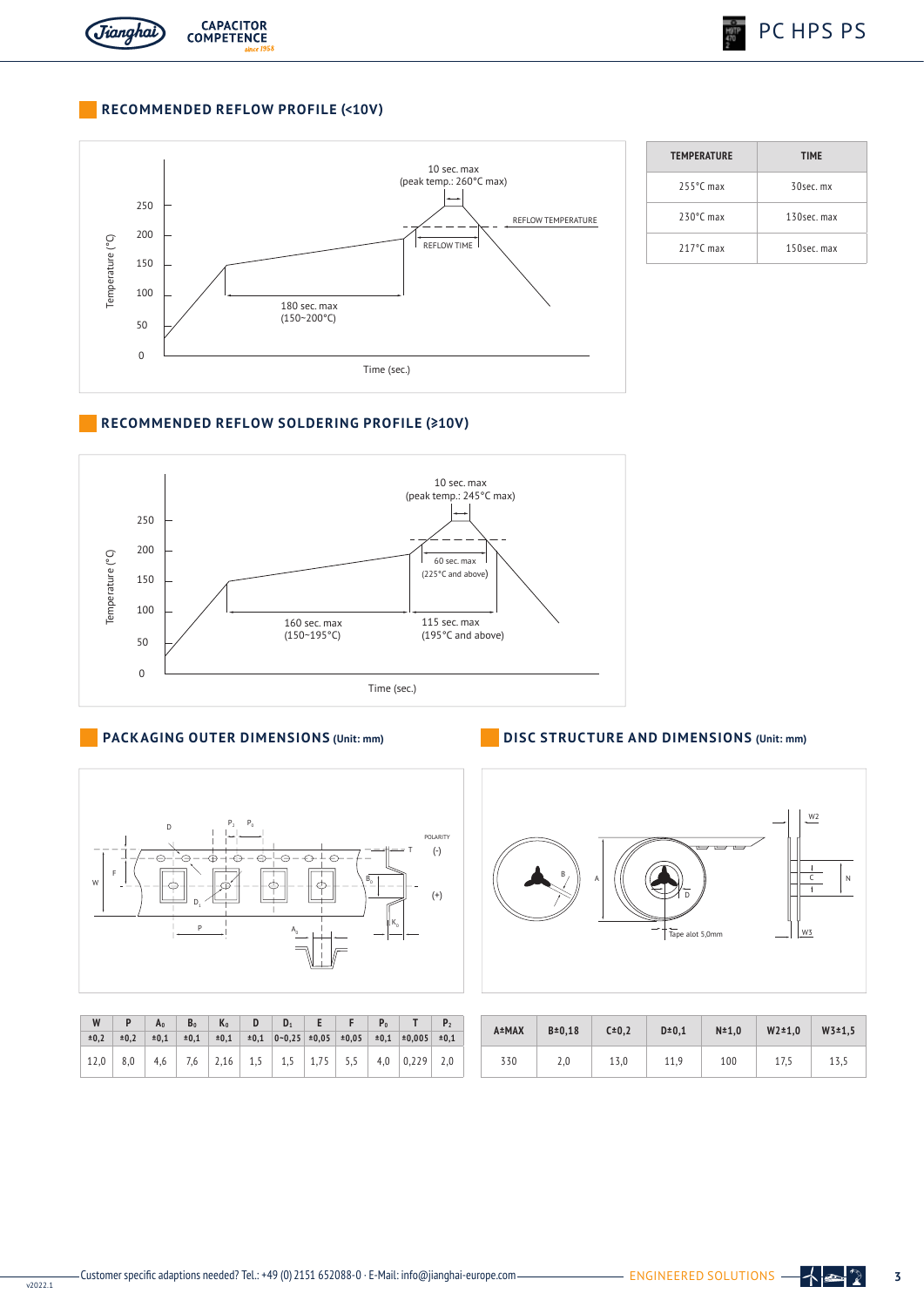



**CAPACITOR**<br>COMPETENCE

# **TYPE E**

| $\mathbf{U}_{_{\mathrm{RDC}}}$ | $\mathsf{C}_{\sf R}$                | $ESR_{max}$                                                   | tan6                                             | <sup>"</sup> leak                            | <sup>1</sup> RAC                             | Size Code | <b>Dimension</b> | <b>ORDER CODE</b>          |
|--------------------------------|-------------------------------------|---------------------------------------------------------------|--------------------------------------------------|----------------------------------------------|----------------------------------------------|-----------|------------------|----------------------------|
| (Code)                         | Rated<br>Capacitance<br>20°C, 120Hz | Equivalent<br>Series<br>Resistance<br>$20^{\circ}$ C<br>100Hz | Dissipation<br>Factor<br>$20^{\circ}$ C<br>120Hz | Leakage<br>Current<br>$20^{\circ}$ C<br>2min | Rated<br>Ripple<br>Current<br>45°C<br>100kHz |           |                  |                            |
| (V)                            | $(\mu F)$                           | $(m\Omega)$                                                   |                                                  | $(\mu A)$                                    | (mArms)                                      |           | (mm)             | Details: please see page 5 |
| 2,0                            | 220                                 | 6                                                             | 0,06                                             | 44                                           | 7500                                         | Ε         | 7,3x4,3x1,1      | PCPODPS221M06EE3           |
| <b>OD</b>                      |                                     |                                                               |                                                  |                                              |                                              |           |                  |                            |
|                                |                                     |                                                               |                                                  |                                              |                                              |           |                  |                            |
| 2,5                            | 180                                 | 6                                                             | 0,06                                             | 45                                           | 7500                                         | E         | 7,3x4,3x1,1      | PCP0EPS181M06EE3           |
| <b>OE</b>                      |                                     |                                                               |                                                  |                                              |                                              |           |                  |                            |
| $\overline{4}$                 | 120                                 | 15                                                            | 0,06                                             | 48                                           | 5100                                         | E         | 7,3x4,3x1,1      | PCP0GPS121M15EE3           |
| OG                             |                                     |                                                               |                                                  |                                              |                                              |           |                  |                            |
|                                |                                     |                                                               |                                                  |                                              |                                              |           |                  |                            |
| 6, 3                           | 68                                  | 15                                                            | 0,06                                             | 43                                           | 5100                                         | E         | 7,3x4,3x1,1      | PCP0JPS680M15EE3           |
| 0 <sub>1</sub>                 |                                     |                                                               |                                                  |                                              |                                              |           |                  |                            |
|                                |                                     |                                                               |                                                  |                                              |                                              |           |                  |                            |
| 10                             | 47                                  | 40                                                            | 0,06                                             | 47                                           | 3200                                         | Ε         | 7,3x4,3x1,1      | PCP1APS470M40EE3           |
| 1A                             |                                     |                                                               |                                                  |                                              |                                              |           |                  |                            |

## **TYPE D**

| $\mathbf{U}_{_{\mathrm{RDC}}}$ | $C_{R}$                             | $ESR_{max}$                                                   | tan6                                             | I<br>leak                                    | $I_{RAC}$                                              | <b>Size Code</b> | <b>Dimension</b> | <b>ORDER CODE</b>          |
|--------------------------------|-------------------------------------|---------------------------------------------------------------|--------------------------------------------------|----------------------------------------------|--------------------------------------------------------|------------------|------------------|----------------------------|
| (Code)                         | Rated<br>Capacitance<br>20°C, 120Hz | Equivalent<br>Series<br>Resistance<br>$20^{\circ}$ C<br>100Hz | Dissipation<br>Factor<br>$20^{\circ}$ C<br>120Hz | Leakage<br>Current<br>$20^{\circ}$ C<br>2min | Rated<br>Ripple<br>Current<br>$45^{\circ}$ C<br>100kHz |                  |                  |                            |
| (V)                            | $(\mu F)$                           | $(m\Omega)$                                                   |                                                  | $(\mu A)$                                    | (mArms)                                                |                  | (mm)             | Details: please see page 5 |
| 2,0                            | 330                                 | 6                                                             | 0,06                                             | 66                                           | 7500                                                   | B                | 7,3x4,3x1,4      | PCPODPS331M06BE3           |
| <b>OD</b>                      |                                     |                                                               |                                                  |                                              |                                                        |                  |                  |                            |
| 2,5                            | 270                                 | 6                                                             | 0,06                                             | 68                                           | 7500                                                   | B                | 7,3x4,3x1,4      | PCP0EPS271M06BE3           |
| <b>OE</b>                      |                                     |                                                               |                                                  |                                              |                                                        |                  |                  |                            |
|                                | 180                                 | 15                                                            | 0,06                                             | 72                                           | 5100                                                   | B                | 7,3x4,3x1,4      | PCP0GPS181M15BE3           |
| 4<br>OG                        |                                     |                                                               |                                                  |                                              |                                                        |                  |                  |                            |
|                                |                                     |                                                               |                                                  |                                              |                                                        |                  |                  |                            |
| 6,3                            | 100                                 | 15                                                            | 0,06                                             | 63                                           | 5100                                                   | B                | 7,3x4,3x1,4      | PCP0JPS101M15BE3           |
| 0 <sub>J</sub>                 |                                     |                                                               |                                                  |                                              |                                                        |                  |                  |                            |
| 10                             | 68                                  | 40                                                            | 0,06                                             | 204                                          | 3200                                                   | B                | 7,3x4,3x1,4      | PCP1APS680M40BE3           |
| 1A                             |                                     |                                                               |                                                  |                                              |                                                        |                  |                  |                            |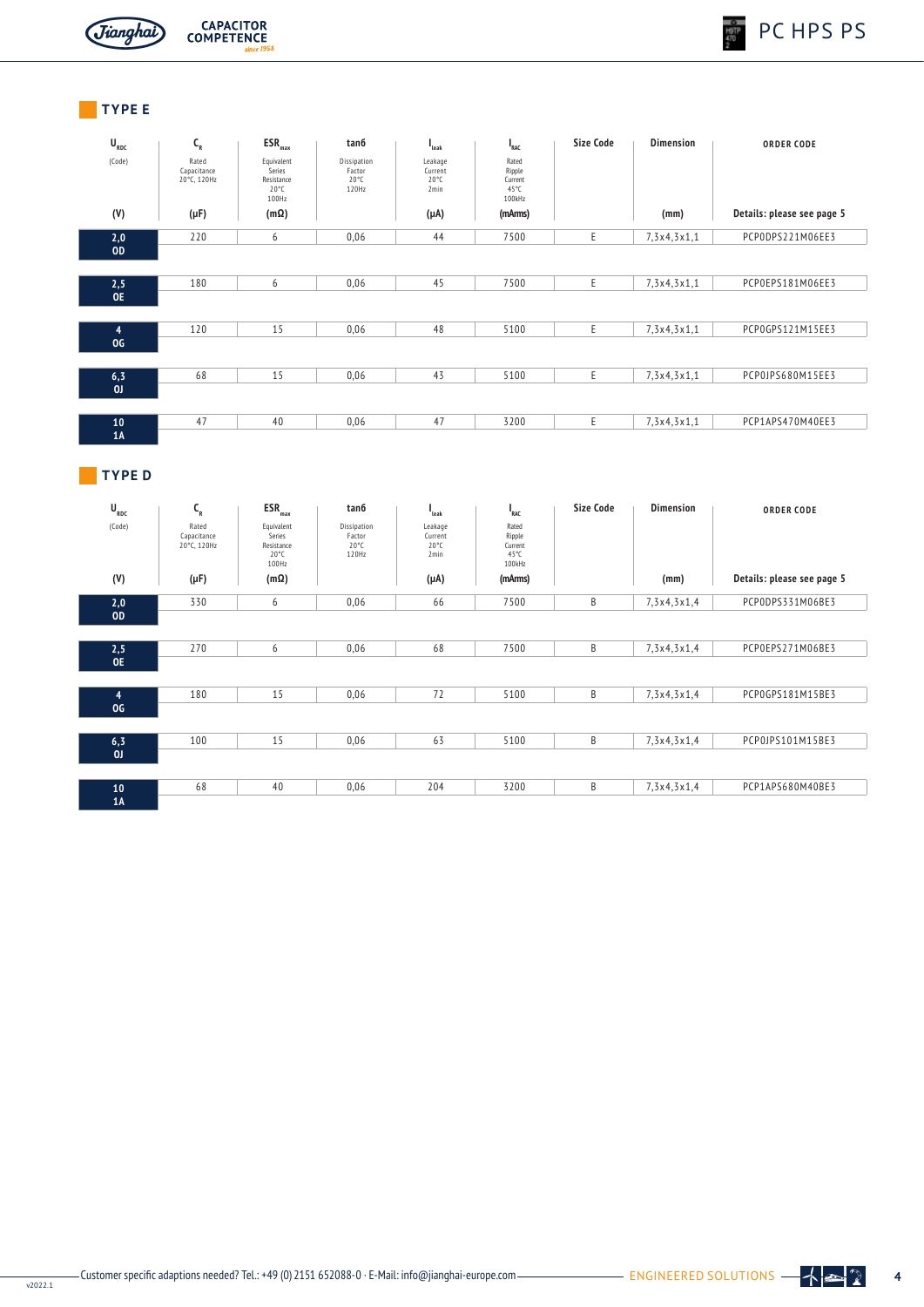

## **STORAGE CONDITION**

## IN ADDITION TO THE DETAILS IN CHAPTER "HANDLING CONDITIONS" PLEASE NOTE:

- ► Moisture Sensitivity Level: MSL-3
- ► Recommended Storage: 5~30°C, max 60% RH within moisture proof bag
- ► Max. Storage time in original closed bag: 2 years
- ► After opening the bag please use the capacitors within 168h.

► When polymer capacitors are used first time after a period of storage, the leakage current might be increased. When voltages are applied within specified life time, the leakage current will decrease again due to the self-healing functionality. Please take action to protect the circuit against increase leakage currents.

## **ORDER CODE SOLID POLYMER STACKED CHIP**

| PC                   | P             |   | 0D                       | PA             |                                          | 6R8<br>М |                          |     | 04                        |              | V                      |    | E3                     |   |  |
|----------------------|---------------|---|--------------------------|----------------|------------------------------------------|----------|--------------------------|-----|---------------------------|--------------|------------------------|----|------------------------|---|--|
| Techno-<br>logy      | Terminal Type |   | Rated<br>Voltage<br>Code |                | Series<br>Capacitance Code<br>Code<br>μF |          | Capacitance<br>Tolerance |     | <b>ESR Code</b><br>(mOhm) |              | Dimension Code<br>(mm) |    | for<br>internal<br>use |   |  |
| PC<br>$=$            | Chip          | P | 2V                       | <b>OD</b>      | <b>HPS</b>                               | PS       | 6,8                      | 6R8 | ±10%                      | K            | 6                      | 06 | 7,3x4,3x1,1            | E |  |
| Polymer<br>Capacitor |               |   | 2,5V                     | <b>OE</b>      |                                          |          | 68                       | 680 | ±20%                      | M            | 15                     | 15 | 7,3x4,3x1,4            | В |  |
|                      |               |   | 4V                       | OG             |                                          |          | 470                      | 471 | $-30 - 10%$               | $\mathsf{X}$ | 40                     | 40 |                        |   |  |
|                      |               |   | 6,3V                     | 0 <sub>J</sub> |                                          |          |                          |     | $-35 - 10%$               | W            |                        |    |                        |   |  |
|                      |               |   | 10V                      | 1A             |                                          |          |                          |     | $-35 - +20%$              | Y            |                        |    |                        |   |  |

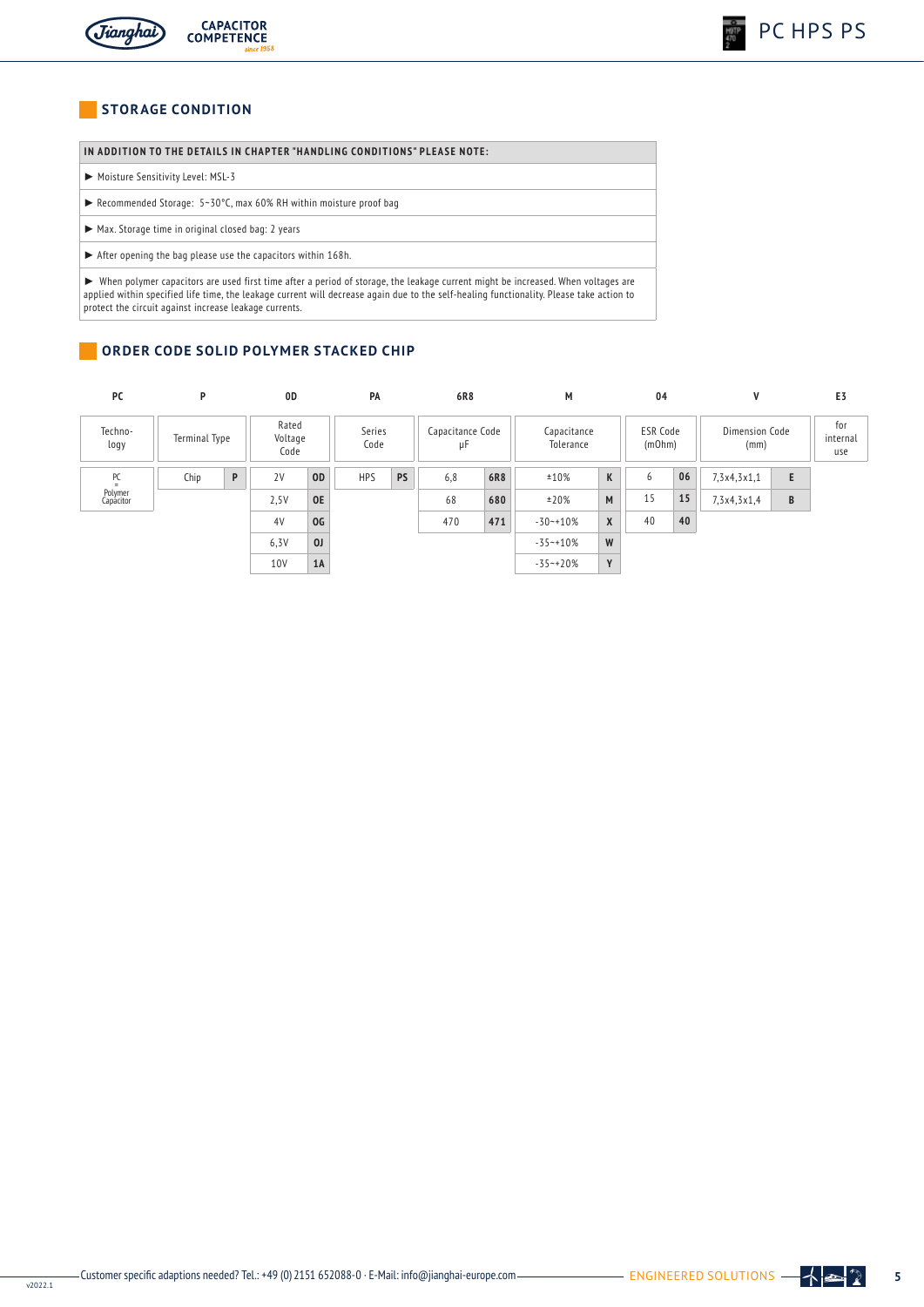## **INTRODUCTION INTRODUCTION SOLID POLYMER CAPACITORS**

**CAPACITOR** 

**COMPETENCE** 

Aluminum solid electrolyte capacitors with conductive polymer are wound aluminum electrolytic capacitors that use a polythiophene electrolytic system. The conductive polymer yields extremely low ESR-values that allow for very high ripple currents at high frequencies. Typically, these types of capacitors are used in smoothing circuits of DC-DC converters and in highfrequency applications. Polymer Capacitors from Jianghai has been enlarged to voltages up to 200V, which allows the usage in many power supply applications too.

## **COMPARISON OF SOLID POLYMER CAPACITORS AND LIQUID ELECTROLYTIC CAPACITORS**

Besides the excellent lifetime performance, the temperature characteristics of polymer capacitors allow for a usage in a wide range of ambient temperatures. Temperatures in the range from -55°C to 105°C lead merely to capacitance changes from 10…15%, while the ESR remains almost constant. Especially the stability of its low ESR-values makes the polymer capacitor attractive for smoothing circuits or for decoupling functions. Compared to tantalum electrolytic capacitors, polymer capacitors offer a more reliable solution with a similar functionality.

## **HYBRID POLYMER CAPACITORS**

Hybrid Polymer Capacitors combine the technology of Solid Polymer Capacitors and Liquid Electrolytic Capacitors. As a result Hybrid Capacitors follow the rules of both technologies. Please consider carefully the Handling Precautions for Liquid Aluminum Electrolytic Capacitors (page: 10) and Solid Polymer Capacitors (page: 165) together. The lifetime of Hybrid Polymer Capacitors follows roughly the rules of Arrhenius like for Liquid Aluminum Electrolytic Capacitors, while the limitations of voltages and currents of the Polymer technology need to be applied. For details please contact Jianghai Europe.

## **LIFETIME ESTIMATION SOLID POLYMER CAPACITORS**

In analogy to liquid electrolytic capacitors also solid polymer capacitors do have a lifetime. The characteristics differs from liquid capacitors in many ways. In the datasheets there are ripple currents defined. Anyway, most lifetime models do not include the currents for estimating the lifetime. The established lifetime models typically are based on voltage-temperature tests without any additional currents applied. As the capacitors are used in many cases under load conditions, where ripple currents are found, the many lifetime models do not meet well the real usage condition.

**Endurance Lifetime L**<sub>e</sub> defines the acceptable drift criteria of the capacitor parameters, when the rated voltage is applied at the upper category temperature, without adding any ripple currents.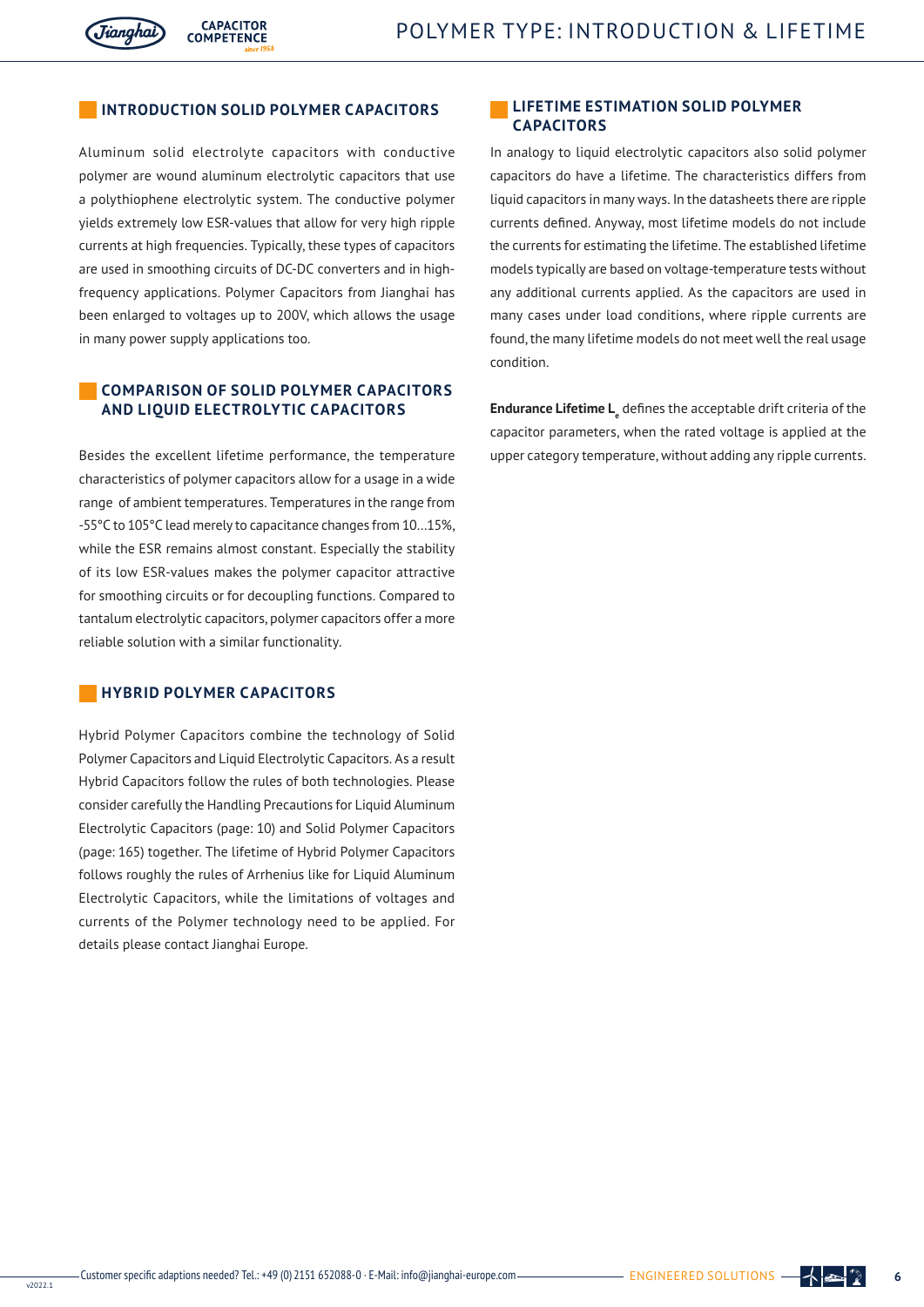

## **HANDLING PRECAUTIONS SOLID POLYMER**

**CAPACITOR** 

COMPETENCE

Please see "General Handling Precautions" for Aluminum Electrolytic Capacitors on page 7 ff.. Additional requirements for aluminum solid electrolyte capacitors with conductive polymer:

- 1) Solid polymer capacitors do have a polarity. Never allow a reverse or negative voltage.
- 2) Over-voltages higher than the rated voltage will destroy the capacitors and must be avoided. The sum of DC voltage and the ripple voltage peak must not exceed the rated voltage.
- 3) If the rated voltage is low, take care that any negative ripple voltage peak does not become a reverse voltage. The minimum peak ripple voltage should be larger than 0,1\*Ur.
- 4) Leakage Currents might increase as consequence of longer storage, critical soldering processes, overload conditions, heavy charging/discharging, mechanical stress. Please note that solid polymer capacitors need a longer time for an internal repair than liquid capacitors. An increase of the leakage current shall be taken as an indication of a possible damage and should be avoided generally. It is essential to ensure a correct soldering profile. Please follow the recommendation of Jianghai page 169. In case of any questions please contact Jianghai Europe.
- 5) Polymer Capacitors cannot be used:
	- in circuits with frequent and/or rapid charging and discharging function,
	- in time-constant or coupling circuits.
	- in high impedance circuits or applications, where the leakage current affects the circuit operation,
	- after heavy thermal stress during soldering as the capacitance and leakage current may change,
	- under mechanical stress. Avoid mechanical vibration and shock.
	- in applications with heavy discharges / negative transients higher than 20% of  $\sf{U}_r$ .
- 6) Ripple currents above the specified rating must be avoided as they may damage the capacitor.
- 7) Serial connections shall be avoided to prevent possible overvoltage conditions.
- 8) When parallel connections between polymer capacitors are planned, please take proper current balancing into account.
- 9) Use a protection circuit when the inrush current exceeds 10A. Especially higher voltage capacitor might need an individual protection against high inrush currents.
- 10) Always consider the safety when designing circuits. Plan for worst case failures such as short circuits and open circuits.
- 11) Protect Polymer capacitors from short-circuiting. Such high currents might destroy the capacitor and in rare case ignite the rubber inside the capacitor.
- 12) Laminated capacitors need to be handled like non-isolated components. Please take care of a completely separation of the lead wires and the case of the capacitor.
- 13) Without written consent by Jianghai, Polymer capacitors should not be used in highly reliable or life sustaining applications such as: medical equipment, aviation/aerospace equipment, automotive and nuclear applications and others, where a capacitor failure may have a major impact.
- 14) Environmental restrictions: please follow carefully all restrictions valid for liquid electrolytic capacitors, described in the "General Handling Precautions" at page 10. In addition any contact with water, especially salt water and/or oil must be avoided. In the same way the usage of polymer capacitors in places with higher concentration of noxious gases like hydrogen sulfide, sulfide acid, chlorine, ammonia and other is not allowed. Protect the capacitors against radiation, especially ultraviolet rays. If a circuit board cleaning is planned, please contact Jianghai Europe for approval of the cleaning process to avoid damages of the capacitors.
- 15) Never reuse capacitors if they have been assembled and energized already.
- 16) Do not drop capacitors or apply any mechanical shock. If this has happened, please do not use them anymore.
- 17) Storage: Do not store the capacitors at high temperature or high humidity, without any direct sunlight. Please keep the temperature in a range of 5°C to 35°C and a relative humidity less than 75%. In order to keep a good solder ability, store the capacitors in its plastic bags. The maximum storage time shall be limited to one year.
- 18) For Polymer Capacitors of 125°C temperature class current deratings for temperatures > 105°C might be necessary. Please check carefully the individual datasheet.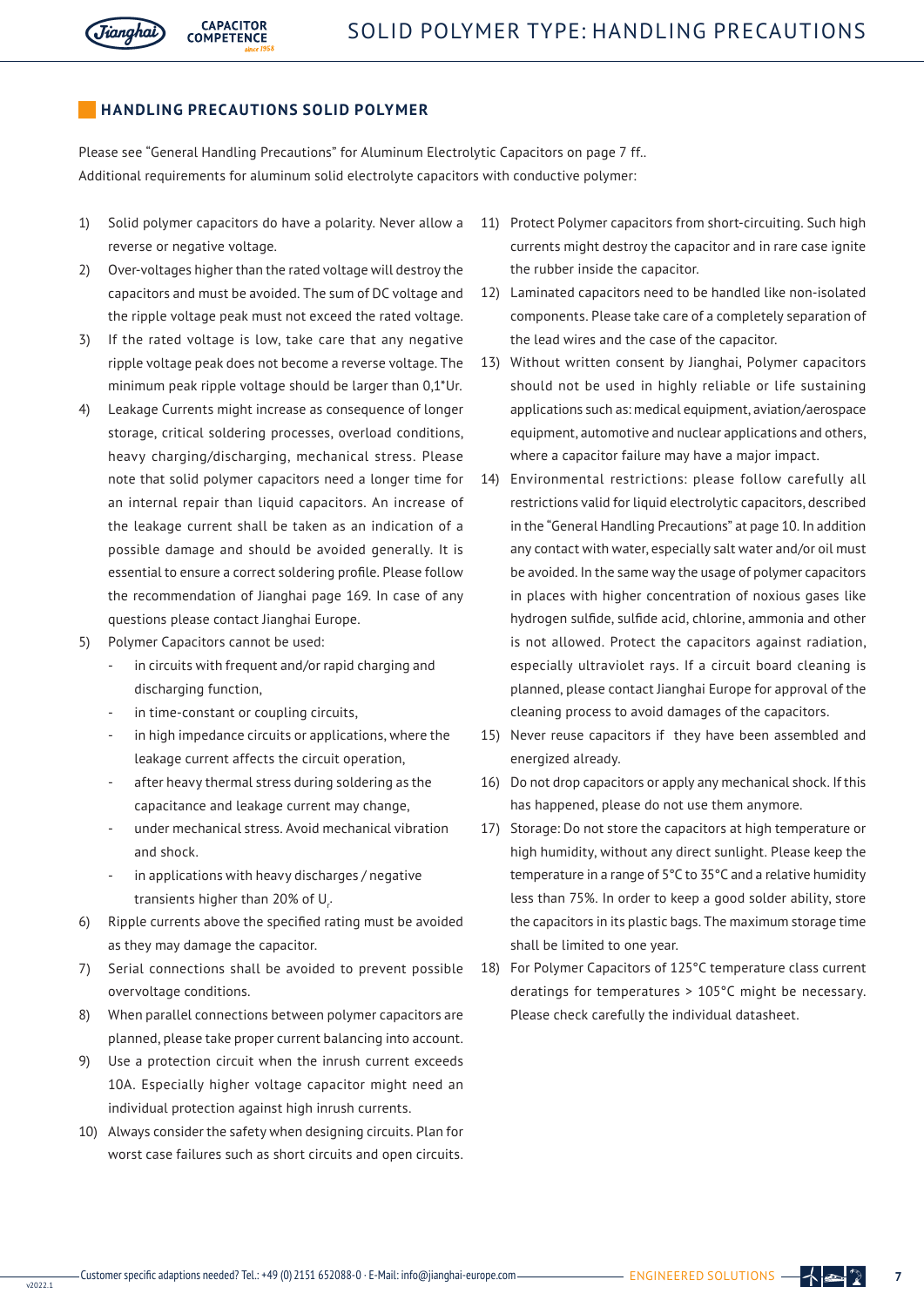

## **HANDLING PRECAUTIONS FOR ALUMINUM ELECTROLYTIC CAPACITORS FROM JIANGHAI**

**CAPACITOR** 

**COMPETENCE** 

#### **WARNING**

JIANGHAI is not liable for any extent of possible injuries or damages to persons or things, of any kind, caused by the improper application of and/or operating conditions harmful to electrolytic capacitors. Misapplications which may cause failures include, but are not limited to: ripple current or peak current or voltage above specification, operating voltage above surge voltage specified, temperature exposure outside the specified operating temperature range. Examples of harmful operating conditions comprise, but are not limited to: unusual storage or transport temperatures, excessive and/or rapid changes of ambient temperature or humidity, heavy mechanical shock or vibration, corrosive and abrasive particles in the ambient (cooling) air, conducting dust in the ambient (cooling) air, oil or water vapor or corrosive substances, explosive gas or dust, operation under extremely high or low ambient pressure conditions (below or above sea level), superimposed radio frequency voltages, radioactivity. In case of doubt about the impact of operating conditions on capacitor performance, please contact JIANGHAI. **PERSONAL SAFETY**

Electrical or mechanical misapplication of electrolytic capacitors may be hazardous. Personal injury or property damage may result from explosion of a capacitor or from the expulsion of electrolyte due to mechanical disruption or the release of a safety vent of a capacitor. In case of injury or skin or eye exposure to electrolyte, immediately seek professional medical advice. Before using electrolytic capacitors in any application, please read these Handling Precautions, familiarizing thoroughly with the information contained herein. Please check before using any of our electrolytic capacitors if these components fulfill the requirements of your application and that warnings and instructions for use are followed.

#### **WARRANTY**

The information contained in this catalogue does not form part of any quotation or contract, is believed to be accurate, reliable and up to date. Quality data are based on the statistical evaluations of a large quantity of parts and do not constitute a guarantee in a legal sense. However, agreement on these specifications does mean that the customer may claim for replacement of individual defective capacitors within the terms of delivery. We will not assume any liability beyond the replacement of defective components. This applies in particular to any consequential damage caused by component failure. Furthermore it must be taken into consideration that the figures stated for lifetime, failure rates and outlier percentages refer to the average production status and are therefore to be understood as mean values (statistic expectations) for a large number of delivery lots of identical capacitors. These figures are based on application experience and data obtained from preceding tests under normal conditions, or – for purpose of accelerated aging – more severe conditions. JIANGHAI reserves the right to change these specifications without prior notice. Any application information given is advisory and does not form part of any specification. The products are not primarily designed for use in life support applications, devices or systems where malfunction of these products can reasonably be expected to result in personal injury. JIANGHAI customers using or selling these products for use in such applications without prior written consent of JIANGHAI do so at their own risk and agree fully to indemnify JIANGHAI for any damage resulting from such improper use or sale. This version of the catalogue supersedes all previous versions. Latest versions of datasheets can be found on our homepage: www.jianghaieurope.com. For more details on precautions and guidelines for aluminum electrolytic capacitors, please refer to CENELEC Technical Report CLC/TR 50454:2008 E, "Guide for the application of aluminum electrolytic capacitors".

#### **POLARITY**

Electrolytic capacitors are polar and shall never be used with incorrect polarity, as there is a possible danger of shorting or destruction.

#### **RATED VOLTAGE U.**

The rated voltage is marked on the capacitor and defined in the datasheets as U<sub>n</sub>. This voltage should never be exceeded and is the maximum peak voltage including any ripple voltages allowed to avoid a shortening of the lifetime or damage of the capacitor. When a ripple current is applied to the capacitor, the sum of the peak ripple voltage and bias DC voltage shall never exceed the rated voltage. It might be necessary to lower the maximum allowed bias DC voltage, when certain ripple currents are applied to the capacitor. **SURGE VOLTAGE**

Maximum voltage, which may be applied to the capacitor for short periods of time: max. 1000 cycles of 30 sec. per 6 min., max. 5 pulses per hour. Capacitance drift +/- 15% max. **REVERSE VOLTAGE**

Reverse voltages or voltages < 0V are not allowed.

#### **RECOVERY VOLTAGE**

Electric potential between the positive and negative terminal may exist as a result of dielectric absorption. Please take action that this load does not damage other devices or scare workers during the production process (sparks possible). If needed please discharge the capacitor through a 1kΩ resistor.

#### **TEMPERATURE RANGE**

Use electrolytic capacitors only within the specified operating temperature range.

## **OVER-CURRENT**

Currents exceeding the rated ripple currents should be avoided.

#### **RIPPLE CURRENT/VOLTAGE**

The combined value of DC voltage and peak AC voltage (due to ripple current) shall not exceed the rated voltage and shall never be < 0V. Use of aluminum electrolytic capacitors under ripple current with wide amplitudes is equivalent to rapid chargedischarge operation.

#### **RAPID CHARGING/DISCHARGING**

Rapid charging/discharging generates severe heat and gas may be emitted which may lead to explosion. Consult JIANGHAI about specially designed capacitors suitable for such kind of applications. Example: Servo Drive Application

#### **BALANCING RESISTORS**

Balancing resistors should be utilized if capacitors are used in serial connection. Please choose low-tolerance resistors to limit voltage drift.

#### **CHARGE-DISCHARGE PROOF**

JIANGHAI capacitors are charge-discharge proof, which means that 10<sup>6</sup> switching cycles will cause capacitance reduction of less than 10%.

#### **LIFETIME**

There are many different lifetime definitions known without any true standard definition. Take special care when capacitors are compared that the capacitors fulfill the needed requirements. JIANGHAI publishes all conditions to be as transparent as possible. In the case of lifetime tests with additional ripple currents, the bias DC voltage must be reduced, so that the sum of bias DC voltage and the peak of the ripple voltage does not exceed the Rated Voltage U<sub>p</sub>.

**Load life:** Period of time, during which the technical parameters of all capacitors stay within the given limits. JIANGHAI defines this without allowing for outliers.

**Useful life:** Defined like load life, but with a lager range of parameter change.

**Endurance test:** IEC 60384-4 defines the acceptable drift criteria of electrical parameters after the endurance tests (continuous voltage test).

**Shelf Life:** Definition of time with acceptable drift of capacitor parameters after storage at upper category temperature without load.

#### **VIBRATION AND MECHANICAL STRESS**

Capacitors are sensitive to vibration and mechanical forces applied on the leads. Do not use capacitors, which have been dropped onto a rigid surface.

#### **INSULATION**

If any defect of the sleeve is visible, the component should not be used – the same holds for any kind of visible damage. A capacitor should be electrically isolated from the following parts: aluminum case, cathode lead wire, anode lead wire and circuit pattern, and auxiliary terminal of snap-in type. The sleeve is not recognized as an isolator and therefore the standard capacitor should not be used in a place where insulation function is needed. Please contact JIANGHAI if a higher grade of insulation is required.

#### **ENVIRONMENTAL CONDITIONS**

Avoid direct contact with water, salt solution, oil, dewing conditions. Halogens generally, especially fumigation treatment with bromides and flame retardant agents containing halogens must be avoided. Avoid exposing to direct sunshine, ozone, ultraviolet rays and x-ray radiation. Air Pressure: Max. 150kPa, min. 8kPa. For usage >2000m altitude above sea level current deratings might be necessary. No heavy air pressure changes are allowed. Do not use or store in an environment containing any hazardous gas (e.g., hydrogen sulphide, sulphurous acid, nitrous acid, chlorine, ammonia, bromine, methyl bromide, other halogens) or acidic or alkaline solutions.

#### **STORAGE**

Temperature 5 to 35°C, relative humidity below 75%. Electrolytic capacitors may accumulate charge naturally during storage. In this case discharge through a 1kOhm resistor before use (Recovery voltage). Leakage current may be increased after long storage time. In this case the capacitor should be subjected to the rated voltage treatment through a 1kOhm resistor before use for 1 hour, then it should be discharged through a resistor of about 1 Ohm/Volt. Storage times above 1 year should be avoided or rated voltage treatment may be necessary. In accordance to IEC 60384-4 electrolytic capacitors are subject to a reforming process before acceptance testing. Rated voltage is applied via a series resistance (100Ω: U<sub>R</sub>  $\leq$  100VDC, 1kΩ: U<sub>R</sub> > 100VDC).